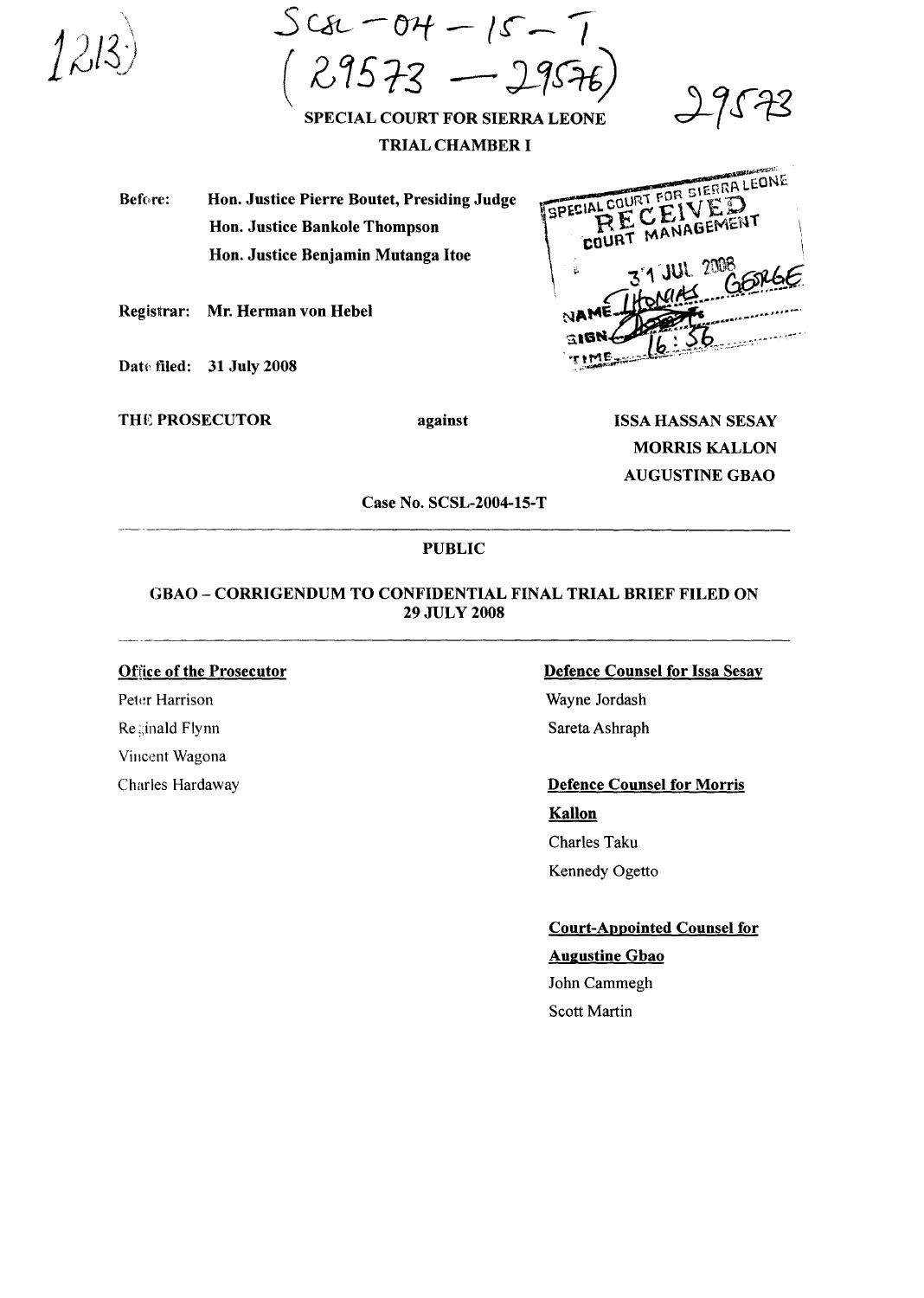

- $\ell$ . On 29 July 2008, the Defence for the Third Accused filed its final trial brief, in accordance with the Trial Chamber order of 29 April 2008.<sup>2</sup>
- 2. The Third Accused wishes to correct some minor errors contained in its final trial brief. The detail of the corrections can be found below.

## Corrections

- .'. III the footnotes, all references to 'TC' should read 'Trial Chamber'. All references to 'AC' should read 'Appeals Chamber'.
- 4. AII the references in the brief to 'TFI-042' should read 'Ganese Jaganathan'. All references to "FI-044' should read 'Joseph Mendy', and all references to 'TFI-165' should read 'Leonard Ngondi'.
- The paragraphs under the heading of 'Acts of Terrorism and Collective Punishment' should be n mbered from paragraph 1595 to paragraph 1621.
- 6. Corrections on footnotes:
	- Footnote 11 should read: 'Id. 3 April 2006, p.77.'
	- Footnote 96 should read: 'DAG-080, Transcript 6 June 2008, p.36.'
	- Footnote 926 should read: 'AFRC Trial Judgement, para.789.'
	- Footnote 1013 should read: 'DAG-080, Transcript 6 June 2008, p.51.'
	- Footnote 1043 should read: 'TFI-371, Transcript 21 July 2006, p.42.'
	- Footnote 1044 should read: 'TFI-371, Transcript 2 August 2006, p.21.'
	- Footnote 1048 should read: 'TFI-371, Transcript 21 July 2006, p.44.'
	- Footnote 1050 should read: 'TFI-371, Transcript 2 August 2006, p.22.'
	- Footnote 1054 should read: 'TFI-371, Transcript 2 August 2006, p.26.'
	- Footnote 1080 should read: *'Id.* at p.150-151.'
	- Footnote 1182 should read: 'Id. at p.100.'
	- Footnote 1357 should read: 'For more details see paragraphs 596-658 above (Joint Criminal Enterprise). '
	- Footnote 1368 should read: 'For more details see paragraphs 596-658 above (Joint Criminal Enterprise). '
	- Footnote 1412 should read: 'Issa Sesay, RUF Transcript 1 June 2007, p.34.'
	- Footnote 1414 should read: 'Issa Sesay, Transcript 1 June 2007, p.33.'

<sup>&</sup>lt;sup>1</sup> Prosecutor v. Sesay et al., Case No. SCSL-04-15-T, Gbao-Final Trial Brief, 29 July 2008.

<sup>&</sup>lt;sup>2</sup> *Prosecutor* v. *Sesay et al.*, Doc. No. SCSL-04-15-T-1106, Order for the Filing of Final Trial Brief and the Presentation of C<sub>2</sub> Sing Arguments, 29 April 2008, Order 1.

*Prosecutor v. Sesay et al.,* Case No. SCSL-04-15-T 2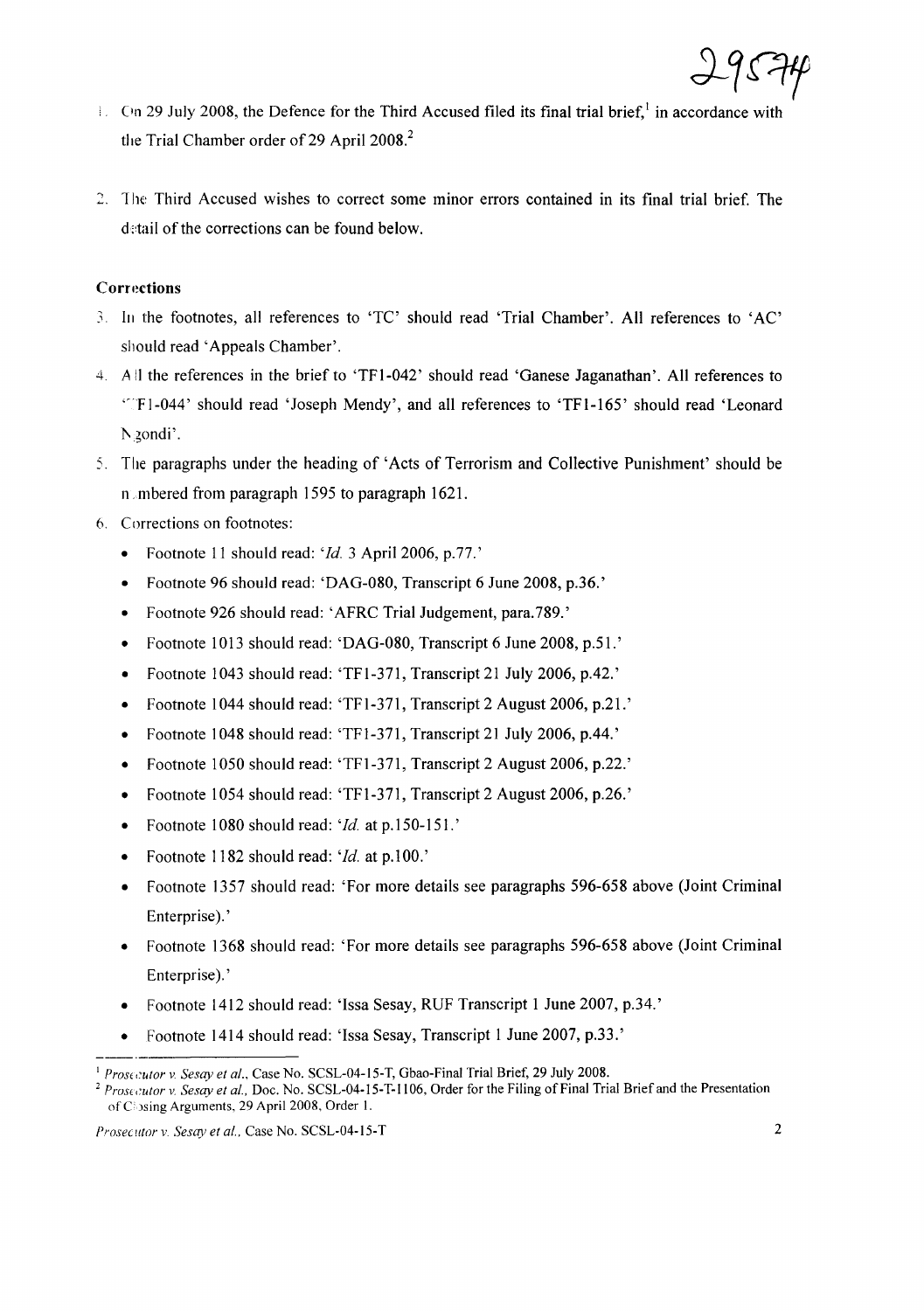- Footnote 1422 should read: 'DIS-297, Transcript 31 January 2008, pp.84, 94.'
- Footnote 1433 should read: 'TFI-174, Transcript 28 March 2006, p.91.'
- Footnote 1435 should read: 'Joseph Mendy, Transcript 26 June 2006, p.89.'
- Footnote 1437 should read: *'Id.* at p.90. The witness ambiguously stated that he saw more than 2 or 3 children with Gbao.'
- Footnote 1440 should read: *'Id.* at 28 June 2006, p.70.'
- The first sentence of paragraph 1252 should read: 'The credibility of TF1-113 was significantly questioned in paragraphs 830-837 above in relation to her evidence on the killing of the suspected Kamajors in Kailahun Town.'
- Footnote 1577 should read: *'Id. '*
- Footnote 1578 should read: *'Id.* at Transcript 16 March 2006, p.86.'
- Footnote 1590 should read: 'Transcript 17 March 2006, p.27 (emphasis added).'
- Footnote 1608 should read: 'TFI-366, Transcript 17 November 2005, p.87.'
- Footnote 1649 should read: 'Joseph Mendy, Transcript 29 June 2006, p.6-8.'
- Footnote 1655 should read: 'Leonard Ngondi, Transcript 29 March 2006, p.17.'
- Footnote 1658 should read: 'Leonard Ngondi, Transcript 31 March 2006, p.17 (emphasis added).'
- Footnote 1674 should read: 'Ganase Jaganathan, Transcript 21 June 2006, p.l8.'
- Footnote 1677 should read: 'Ganase Jaganathan, Transcript 20 June 2006, p.23.'
- Footnote 1682 should read: 'Ganase Jaganathan, Transcript 21 June 2006, p.23-24.'
- Footnote 1695 should read: 'Joseph Mendy, Transcript 27 June 2006, p.8.'
- Footnote 1701 should read: 'TFI-071, Transcript 24 January 2005, p.12.'
- Footnote 1723 should read: 'See eg. TF1-360, Transcript 22 July 2005, p.4.'
- Footnote 1761 should read: 'DAG-lll, Transcript 17 June 2008, p.54.
- Footnote 1763 should read: 'DAG-ll1, Transcript 17 June 2008, p.58-59.'
- Footnote 1845 should read: 'TF1-174, Transcript 28 March 2006, p.99.'
- Footnote 1847 should read: 'TFI-174, Transcript 28 March 2006, p.71-72.'
- Footnote 1862 should read: 'TFI-366, Transcript 18 November 2005, pp.8-9.'
- Footnote 1867 should read: 'TFI-366, Transcript 18 November 2005, pp.19-20 (emphasis added).'
- Footnote 1868 should read: 'TF1-366, Transcript 15 November 2006, pp.49-50.'
- Footnote 1876 should read: 'See Exhibit 34. p. 8104.'
- Footnote 1880 should read: 'TF1-071, Transcript 27 January 2005, p.40-42.'

*Prosecutor* v. *Sesay et al.*, Case No. SCSL-04-15-T 3